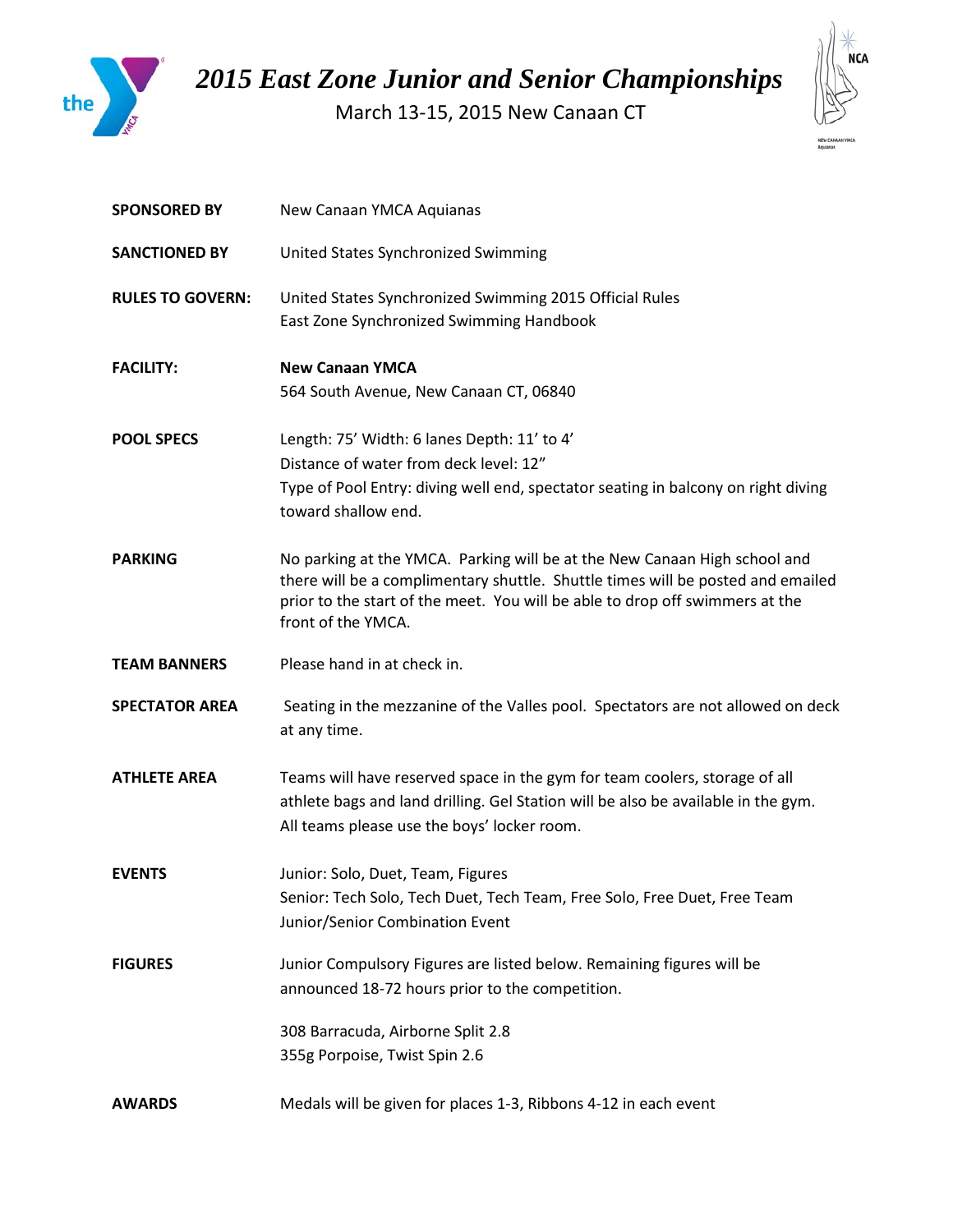

# *2015 East Zone Junior and Senior Championships*

March 13-15, 2015 New Canaan CT



### **QUALIFICATIONS JUNIOR ZONE**

- 1. Must be a registered USSS athlete.
- 2. Open to athletes between the ages of 15-18 with the following scores: Solo- 61.00 Duet\*- 60.00 Team\*\*- Open
	- Combo\*\*\*\*- Open

#### **SENIOR ZONE**

- 1. Must be a registered USSS athlete.
- 2. Open to athletes 15 years old and older with the following scores:

```
Solo***- 61.00
Duet***- 60.00
Team***- Open
Combo****- Open
```
Qualifying scores may be earned at a Junior or Senior Association meet or Regional, Zone or National Championship. Scores earned are valid for the next 2 competitive years.

\*For the 2015 competitive season only, a junior duet may include a 13 or 14 year old swimmer as long as the other competitor is 16 - 18 years of age. That duet swims as honorary and can advance to finals, but cannot place in finals.

\*\*Junior Team may include 13, 14 or 19 year old swimmers as long as 50% of swimmers are 15 – 18. If less than 50%, the team swims as honorary and can advance to finals, but cannot place in finals.

\*\*\*Senior swimmers must enter Tech Routine in each event they compete except Combo.

\*\*\*\* There shall be a Free Combination event at the Senior and Junior East Zone Championships conducted as a 100% routine event. Competitors from the Senior and Junior East Zone Championships may be combined for this event. Competitors who are 13 and 14 years of age may participate in the Free Combination event at the Senior and Junior East Zone Championships. The Free Combination event is a Final event only. Championship.

**CONCESSIONS** A variety of food will be available for purchase throughout the meet. Merchandise will also be available.

#### **KIM MILLER SCHOLARSHIP RAFFLE AND FUNDRAISER**

Please participate or donate online.